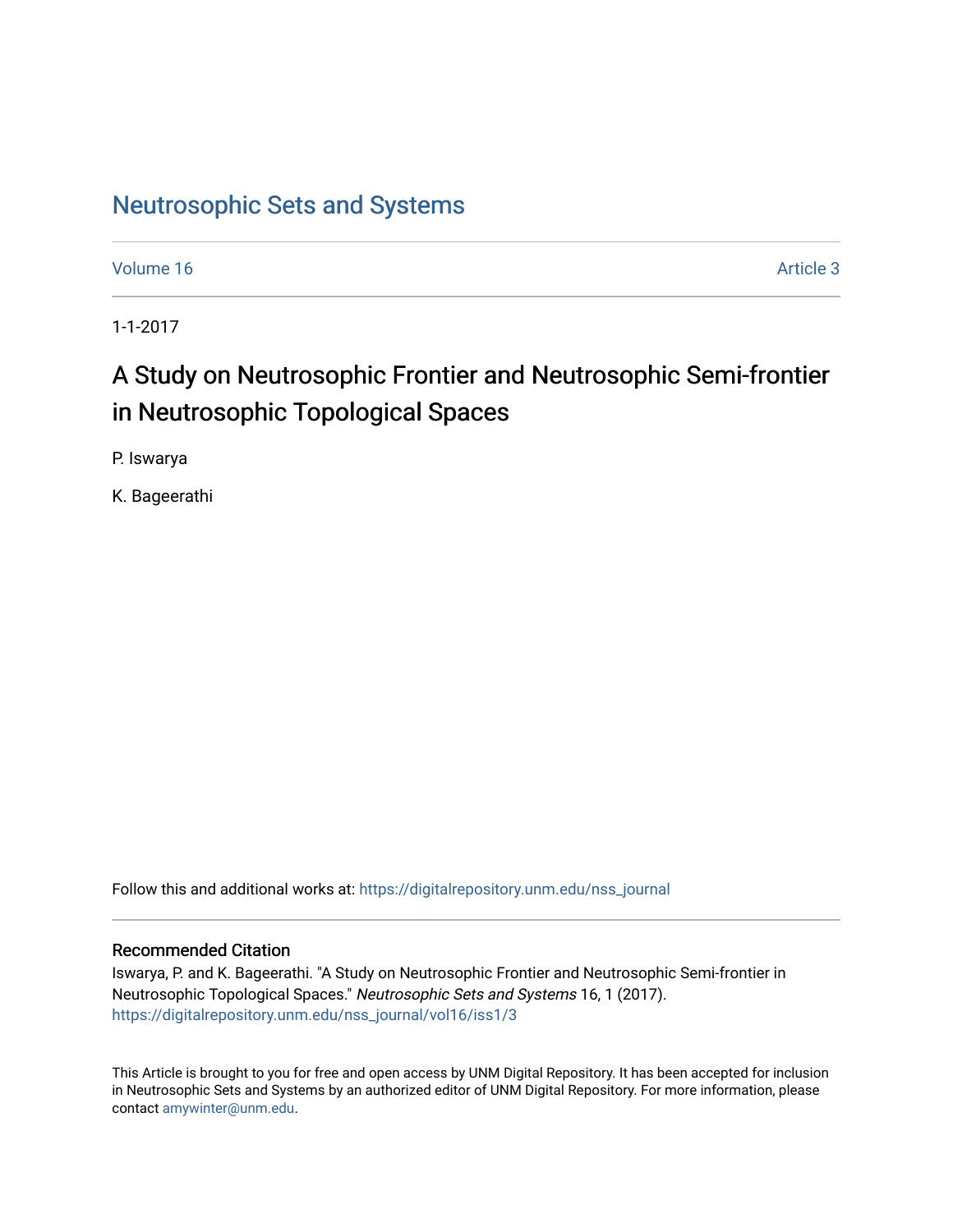

University of New Mexico



# **A Study on Neutrosophic Frontier and Neutrosophic Semi-frontier in Neutrosophic Topological Spaces**

**P. Iswarya<sup>1</sup> and Dr. K. Bageerathi<sup>2</sup>**

<sup>1</sup> Department of Mathematics, Govindammal Aditanar College for Women, Tiruchendur, India E mail ID : iswaryap3@gmail.com

<sup>2</sup>Department of Mathematics, Aditanar College of Arts and Science, Tiruchendur, India E mail ID : sivarathi\_2006@yahoo.in

**ABSTRACT.** In this paper neutrosophic frontier and neutrosophic semi-frontier in neutrosophic topology are introduced and several of their properties, characterizations and examples are established.

**MATHEMATICS SUBJECT CLASSIFICATION (2010)** : 03E72

**KEYWORDS :** Neutrosophic frontier and Neutrosophic semi-frontier.

#### **I. INTRODUCTION**

Theory of Fuzzy sets [21], Theory of Intuitionistic fuzzy sets [2], Theory of Neutrosophic sets [10] and the theory of Interval Neutrosophic sets [13] can be considered as tools for dealing with uncertainties. However, all of these theories have their own difficulties which are pointed out in [10]. In 1965, Zadeh [21] introduced fuzzy set theory as a mathematical tool for dealing with uncertainties where each element had a degree of membership. The Intuitionistic fuzzy set was introduced by Atanassov [2] in 1983 as a generalization of fuzzy set, where besides the degree of membership and the degree of non-membership of each element. The neutrosophic set was introduced by Smarandache [10] and explained, neutrosophic set is a generalization of Intuitionistic fuzzy set. In 2012, Salama, Alblowi [18], introduced the concept of Neutrosophic topological spaces. They introduced neutrosophic topological space as a generalization of Intuitionistic fuzzy topological space and a Neutrosophic set besides the degree of membership, the degree of indeterminacy and the degree of non-membership of each element.

The concepts of neutrosophic semi-open sets, neutrosophic semi-closed sets, neutrosophic semi-interior and neutrosophic semi-closure in neutrosophic topological spaces were introduced by P. Iswarya and Dr. K. Bageerathi [12] in 2016. Frontier and semifrontier in intuitionistic fuzzy topological spaces were introduced by Athar

Kharal [4] in 2014. In this paper, we are extending the above concepts to neutrosophic topological spaces. We study some of the basic properties of neutrosophic frontier and neutrosophic semi-frontier in neutrosophic topological spaces with examples. Properties of neutrosophic semi-interior, neutrosophic semi-closure, neutrosophic frontier and neutrosophic semi-frontier have been obtained in neutrosophic product related spaces.

#### **II. NEUTROSOPHIC FRONTIER**

In this section, the concepts of the neutrosophic frontier in neutrosophic topological space are introduced and also discussed their characterizations with some related examples.

**Definition 2.1** Let  $\alpha$ ,  $\beta$ ,  $\lambda \in [0, 1]$  and  $\alpha + \beta + \lambda \leq 1$ . A neutrosophic point [ *NP* for short ]  $x_{(\alpha,\beta,\lambda)}$  of X is a

*NS* of *X* which is defined by<br> $x_{(\alpha,\beta,\lambda)} = \begin{cases} (\alpha,\beta,\lambda), & y = x, \\ (0,0,1), & y \neq x. \end{cases}$ 

In this case, *x* is called the support of  $x_{(a, \beta, \lambda)}$ and  $\alpha$ ,  $\beta$  and  $\lambda$  are called the value, intermediate value and the non-value of  $x_{(\alpha,\beta,\lambda)}$ , respectively. A *NP*  $x_{(\alpha,\beta,\lambda)}$  is said to belong to a *NS A* =  $\langle \mu_A, \sigma_A, \gamma_A \rangle$  in X, denoted by  $x_{(\alpha,\beta,\lambda)} \in A$  if  $\alpha \leq \mu_A(x), \beta \leq \sigma_A(x)$  and  $\lambda \geq \gamma_A(x)$ . Clearly a neutrosophic point can be represented by an ordered triple of neutrosophic points as follows :  $x_{(\alpha,\beta,\lambda)} = (x_{\alpha}, x_{\beta}, C(x_{C(\lambda)})).$ A class of all *NPs* in X is denoted as *NP* (X).

**Definition 2.2** Let X be a *NTS* and let  $A \in NS(X)$ . Then  $x_{(\alpha,\beta,\lambda)} \in NP$  (X) is called a neutrosophic frontier point  $\left[ NPP \right]$  for short  $\left[ \right]$  of *A* if  $x_{(a, \beta, \lambda)} \in$ *NCl* (*A*)  $\cap$  *NCl* (**C** (*A*)). The intersection of all the *NFPs* of *A* is called a neutrosophic frontier of *A* and is denoted by *NFr* (*A*). That is,  $NFr(A) = NCl(A) \cap NCl(C(A)).$ 

*P. Iswarya, Dr. K. Bageerathi. A Study on Neutrosophic Frontier and Neutrosophic Semi-frontier in Neutrosophic Topological Spaces*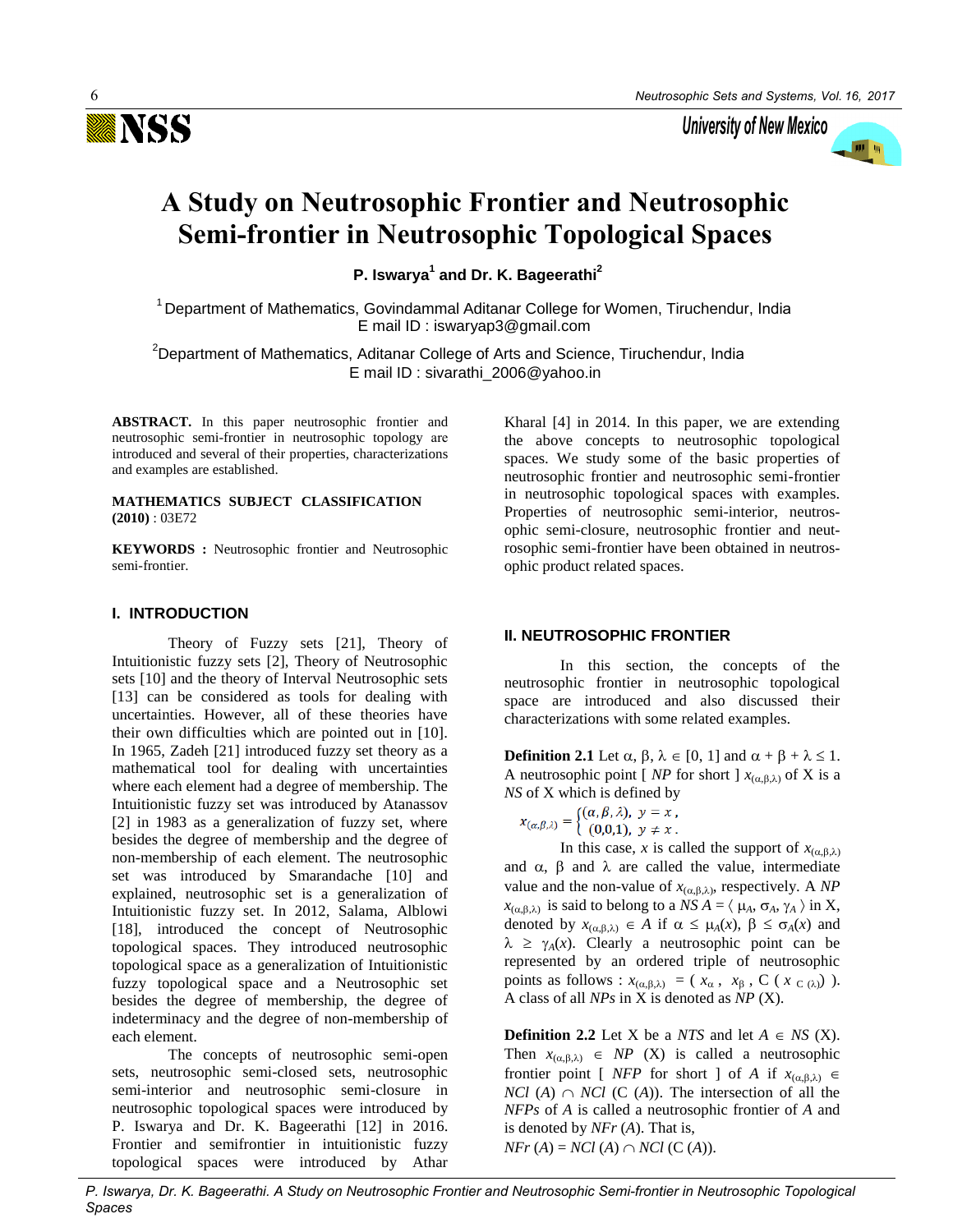**Proposition 2.3** For each  $A \in NS(X)$ ,  $A \cup NFr(A) \subset$ *NCl* (*A*).

**Proof :** Let *A* be the *NS* in the neutrosophic topological space X. Then by Definition 2.2,

$$
A \cup NFr(A) = A \cup (NCl(A) \cap NCl(C(A)))
$$
  
= (A \cup NCl(A)) \cap (A \cup NCl(C(A)))  

$$
\subseteq NCl(A) \cap NCl(C(A))
$$
  

$$
\subseteq NCl(A)
$$
  
Hence  $A \cup NFr(A) \subseteq NCl(A)$ .

From the above proposition, the inclusion cannot be replaced by an equality as shown by the following example.

**Example 2.4** Let  $X = \{a, b\}$  and  $\tau = \{0_N, A, B, C,$ D,  $1_N$  }. Then  $(X, \tau)$  is a neutrosophic topological space. The neutrosophic closed sets are C ( $\tau$ ) = { 1<sub>N</sub>, E, F, G, H,  $0_N$  } where  $A = \langle (0.5, 1, 0.1), (0.9, 0.2, 0.5) \rangle$ ,  $B = \langle (0.2, 0.5, 0.9), (0, 0.5, 1) \rangle$ ,  $C = \langle (0.5, 1, 0.1), (0.9, 0.5, 0.5) \rangle$ ,  $D = \langle (0.2, 0.5, 0.9), (0, 0.2, 1) \rangle$ ,  $E = \langle (0.1, 0, 0.5), (0.5, 0.8, 0.9) \rangle$ ,  $F = \langle (0.9, 0.5, 0.2), (1, 0.5, 0) \rangle$ ,  $G = \langle (0.1, 0, 0.5), (0.5, 0.5, 0.9) \rangle$  and  $H = \langle (0.9, 0.5, 0.2), (1, 0.8, 0) \rangle.$ Here *NCl* (A) =  $1_N$  and *NCl* (C (A)) = *NCl* (E) = E. Then by Definition 2.2,  $NFr$  (A) = E. Also  $A \cup NFr(A) = \langle (0.5, 1, 0.1), (0.9, 0.8, 0.5) \rangle \subseteq$ 1<sub>N</sub>. Therefore *NCl* (*A*) =  $1_N \not\subseteq \langle$  (0.5, 1, 0.1), (0.9, 0.8,  $0.5)$ .

**Theorem 2.5** For a *NS A* in the *NTS*  $X$ , *NFr* (*A*) = *NFr* (C (*A*)). **Proof :** Let *A* be the *NS* in the neutrosophic topological space X. Then by Definition 2.2,  $NFr(A) = NCl(A) \cap NCl(C(A))$  $= NCl$  (C (A))  $\cap NCl$  (A)  $= NCl(C(A)) \cap NCl(C(C(A)))$ Again by Definition 2.2,  $=$  *NFr* (C(A)) Hence  $NFr(A) = NFr(C(A)).$ 

**Theorem 2.6** If a *NS A* is a *NCS*, then *NFr* (*A*)  $\subseteq$  *A*. **Proof :** Let *A* be the *NS* in the neutrosophic topological space X. Then by Definition 2.2,  $NFr(A) = NCl(A) \cap NCl(C(A))$  $\subseteq$  *NCl* (*A*) By Definition 4.4 (a) [18] ,  $=$   $A$ Hence  $NFr(A) \subset A$ , if *A* is *NCS* in X.

The converse of the above theorem needs not be true as shown by the following example.

**Example 2.7** From Example 2.4, *NFr* (C) =  $G \subset C$ . But  $C \notin C(\tau)$ .

**Theorem 2.8** If a *NS A* is *NOS*, then *NFr* (*A*)  $\subseteq$ C (*A*).

**Proof :** Let *A* be the *NS* in the neutrosophic topological space X. Then by Definition 4.3 [18] , *A* is *NOS* implies C (*A*) is *NCS* in X. By Theorem 2.6, *NFr* (C (*A*))  $\subseteq$  C (*A*) and by Theorem 2.5, we get  $NFr(A) \subseteq C(A)$ .

The converse of the above theorem is not true as shown by the following example.

**Example 2.9** From Example 2.4, *NFr* (G) = G  $\subseteq$  $C(G) = C$ . But  $G \notin \tau$ .

**Theorem 2.10** For a *NS A* in the *NTS* X, C (*NFr* (*A*))  $= NInt(A) \cup NInt(C(A)).$ **Proof :** Let *A* be the *NS* in the neutrosophic topological space X. Then by Definition 2.2,  $C(NFr(A)) = C(NCl(A) \cap NCl(C(A)))$ By Proposition 3.2 (1) [18] ,  $= C (NCl (A)) \cup C (NCl (C (A)))$ By Proposition 4.2 (b) [18] ,  $= NInt(C(A)) \cup NInt(A)$ Hence C  $(NFr(A)) = NInt(A) \cup NInt(C(A)).$ 

**Theorem 2.11** Let  $A \subseteq B$  and  $B \in NC(X)$  (resp.,  $B \in NO(X)$ ). Then *NFr*  $(A) \subset B$  (resp., *NFr*  $(A) \subset$ C (*B*) ), where *NC* (X) ( resp., *NO* (X) ) denotes the class of neutrosophic closed ( resp., neutrosophic open) sets in X. **Proof :** By Proposition 1.18 (d) [12],  $A \subseteq B$ ,  $NCl(A) \subseteq NCl(B)$  ---------------------- (1). By Definition 2.2, *NFr*  $(A) = NCl$   $(A) \cap NCl$   $(C(A))$ 

 $\subseteq$  *NCl* (*B*)  $\cap$  *NCl* (**C** (*A*)) by (1)  $\subset$  *NCl* (*B*) By Definition 4.4 (b)  $[18]$ ,  $=$   $B$ Hence  $NFr(A) \subseteq B$ .

**Theorem 2.12** Let *A* be the *NS* in the *NTS* X. Then  $NFr(A) = NCl(A) - NInt(A).$ **Proof :** Let *A* be the *NS* in the neutrosophic topological space X. By Proposition 4.2 (b) [18] ,  $C(NCl (C (A))) = NInt (A)$  and by Definition 2.2,  $NFr(A) = NCl(A) \cap NCl(C(A))$  $= NCI(A) - C(NCI(C(A)))$ by using  $A - B = A \cap C(B)$ By Proposition 4.2 (b) [18],  $= NCl(A) - NInt(A)$ Hence  $NFr(A) = NCl(A) - NInt(A)$ .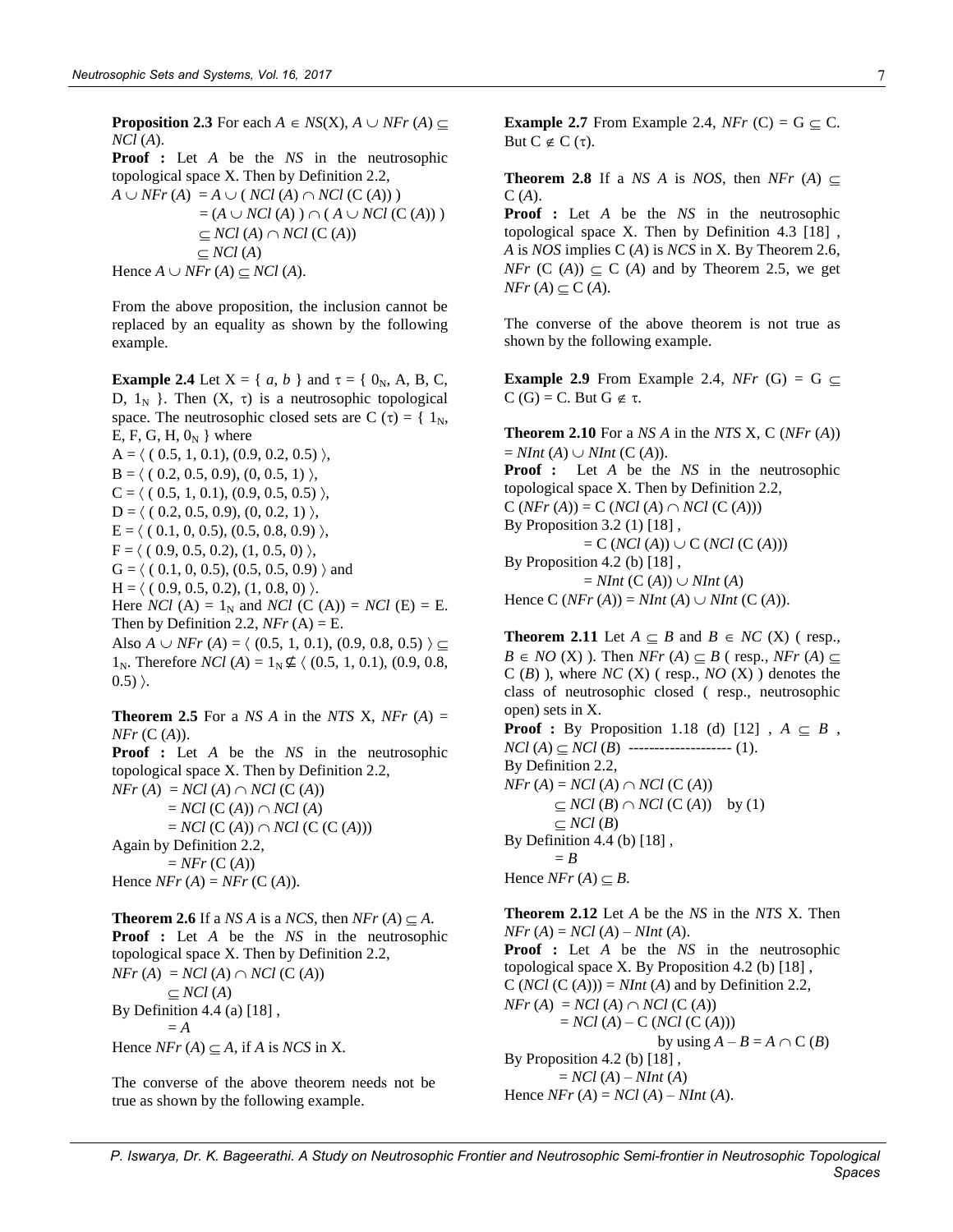**Theorem 2.13** For a *NS A* in the *NTS* X,  $NFr$  (*NInt* (*A*))  $\subseteq$  *NFr* (*A*). **Proof**: Let *A* be the *NS* in the neutrosophic topological space X. Then by Definition 2.2,  $NFr$  (*NInt* (*A*)) = *NCl* (*NInt* (*A*))  $\cap$  *NCl* (*C* (*NInt* (*A*))) By Proposition 4.2 (a) [18] ,  $= NCl$  (*NInt* (*A*))  $\cap NCl$  (*NCl* (C (*A*))) By Definition 4.4 (b) [18] ,  $= NCl$  (*NInt* (*A*))  $\cap NCl$  (C (*A*)) By Definition 4.4 (a) [18] ,  $\subseteq$  *NCl* (*A*)  $\cap$  *NCl* (*C* (*A*)) Again by Definition 2.2,  $=$  *NFr* (*A*) Hence  $NFr$  ( $NInt(A)$ )  $\subseteq NFr(A)$ .

The converse of the above theorem is not true as shown by the following example.

**Example 2.14** Let  $X = \{a, b\}$  and  $\tau = \{0_N, A, B, C,$ D,  $1_N$  }. Then  $(X, \tau)$  is a neutrosophic topological space. The neutrosophic closed sets are C ( $\tau$ ) = { 1<sub>N</sub>, E, F, G, H,  $0_N$  } where  $A = \langle (0.5, 0.6, 0.7), (0.1, 0.9, 0.4) \rangle$ ,  $B = \langle (0.3, 0.9, 0.2), (0.4, 0.1, 0.6) \rangle$ ,  $C = \langle (0.5, 0.9, 0.2), (0.4, 0.9, 0.4) \rangle$ ,  $D = \langle (0.3, 0.6, 0.7), (0.1, 0.1, 0.6) \rangle$ ,  $E = \langle (0.7, 0.4, 0.5), (0.4, 0.1, 0.1) \rangle$ ,  $F = \langle (0.2, 0.1, 0.3), (0.6, 0.9, 0.4) \rangle$ ,  $G = \langle (0.2, 0.1, 0.5), (0.4, 0.1, 0.4) \rangle$  and  $H = \langle (0.7, 0.4, 0.3), (0.6, 0.9, 0.1) \rangle.$ Define  $A_1 = \langle (0.4, 0.2, 0.8), (0.4, 0.5, 0.1) \rangle$ . Then  $C (A<sub>1</sub>) = \langle (0.8, 0.8, 0.4), (0.1, 0.5, 0.4) \rangle.$ Therefore by Definition 2.2, *NFr* (A<sub>1</sub>) = H  $\neq$  0<sub>N</sub> =  $NFr$  (*NInt* (A<sub>1</sub>)).

**Theorem 2.15** For a *NS A* in the *NTS* X,  $NFr (NCl (A)) \subseteq NFr (A).$ **Proof :** Let *A* be the *NS* in the neutrosophic topological space X. Then by Definition 2.2, *NFr* (*NCl* (*A*)) = *NCl* (*NCl* (*A*)) *NCl* (C (*NCl* (*A*))) By Proposition 1.18 (f) [12] and 4.2 (b) [18] ,  $= NCl(A) \cap NCl(NInt(C(A)))$ By Proposition 1.18 (a) [12],  $\subseteq$  *NCl* (*A*)  $\cap$  *NCl* (*C* (*A*)) Again by Definition 2.2,  $=$  *NFr* (*A*) Hence  $NFr$  (*NCl* (*A*))  $\subseteq$  *NFr* (*A*).

The converse of the above theorem is not true as shown by the following example.

**Example 2.16** From Example 2.14, let  $A_2 = \langle 0.7, 1 \rangle$  $0.9, 0.2$ ),  $(0.5, 0.9, 0.3)$ .

Then C  $(A_2) = \langle (0.2, 0.1, 0.7), (0.3, 0.1, 0.5) \rangle$ . Then by Definition 2.2,  $NFr(A_2) = G$ . Therefore  $NFr(A_2) = G \nsubseteq Q_N = NFr(NCl(A_2)).$ 

**Theorem 2.17** Let *A* be the *NS* in the *NTS* X. Then *NInt*  $(A) \subset A - NFr(A)$ . **Proof :** Let *A* be the *NS* in the neutrosophic topological space X. Now by Definition 2.2, *A* − *NFr* (*A*) = *A* − (*NCl* (*A*)  $\cap$  *NCl* (**C** (*A*)))  $= (A - NCl(A)) \cup (A - NCl(C(A)))$  $= A - NCl$  (C (A))  $\supseteq$  *NInt* (*A*). Hence *NInt*  $(A) \subseteq A - NFr(A)$ .

**Example 2.18** From Example 2.14,  $A_1 - NFr(A_1) =$  $(0.3, 0.2, 0.8), (0.1, 0.1, 0.6)$ . Therefore  $A_1$  – *NFr* ( $A_1$ ) =  $($  (0.3, 0.2, 0.8), (0.1, 0.1,  $(0.6)$   $\rangle \nsubseteq 0_N = NInt(A_1).$ 

**Remark 2.19** In general topology, the following conditions are hold :

 $NFr(A) \cap NInt(A) = 0_N,$ *NInt*  $(A)$   $\cup$  *NFr*  $(A)$  = *NCl*  $(A)$ ,

*NInt* (*A*)  $\cup$  *NInt* (**C**(*A*))  $\cup$  *NFr* (*A*) = 1<sub>N</sub>.

But the neutrosophic topology, we give counter-examples to show that the conditions of the above remark may not be hold in general.

**Example 2.20** From Example 2.14,  $NFr$  (A<sub>2</sub>)  $\cap$  *NInt* (A<sub>2</sub>) = G  $\cap$  C = G  $\neq$  0<sub>N</sub>.

*NInt*  $(A_2) \cup NFr (A_2) = C \cup G = C \neq 1_N = NCl (A_2)$ .

*NInt*  $(A_2)$   $\cup$  *NInt*  $(C (A_2))$   $\cup$  *NFr*  $(A_2)$  =  $C \cup 0_N$   $\cup$   $G$  $= C \neq 1_N$ .

**Theorem 2.21** Let *A* and *B* be the two *NSs* in the *NTS X*. Then  $NFr(A \cup B) \subseteq NFr(A) \cup NFr(B)$ . **Proof :** Let *A* and *B* be the two *NSs* in the *NTS* X. Then by Definition 2.2,  $NFr(A \cup B) = NCl(A \cup B) \cap NCl(C(A \cup B))$ By Proposition 3.2 (2) [18] ,  $= NCl (A \cup B) \cap NCl (C (A) \cap C (B))$ by Proposition 1.18 (h) and (o)  $[12]$ ,  $\subseteq (NCl(A) \cup NCl(B)) \cap (NCl(C(A)) \cap NCl(C(B)))$  $= [(NCl (A) \cup NCl (B)) \cap NCl (C (A))]$  $\cap$  [ ( *NCl* (*A*)  $\cup$  *NCl* (*B*) )  $\cap$  *NCl* (*C* (*B*)) ]  $= [(NCl (A) \cap NCl (C (A))) \cup (NCl (B) \cap NCl(C (A)))]$  $\cap$  [(*NCl* (*A*)  $\cap$  *NCl* (*C* (*B*)))) $\cup$ (*NCl*(*B*)  $\cap$  *NCl*(*C* (*B*)))] Again by Definition 2.2,  $= [NFr(A) \cup (NCl(B) \cap NCl(C(A)))]$  $\cap$  [ ( *NCl* (*A*)  $\cap$  *NCl* (*C* (*B*)) )  $\cup$  *NFr*(*B*) ]  $= (NFr(A) \cup NFr(B)) \cap [(NCl(B) \cap NCl(C(A)))$  $\cup$  (*NCl* (*A*)  $\cap$  *NCl* (*C* (*B*)))]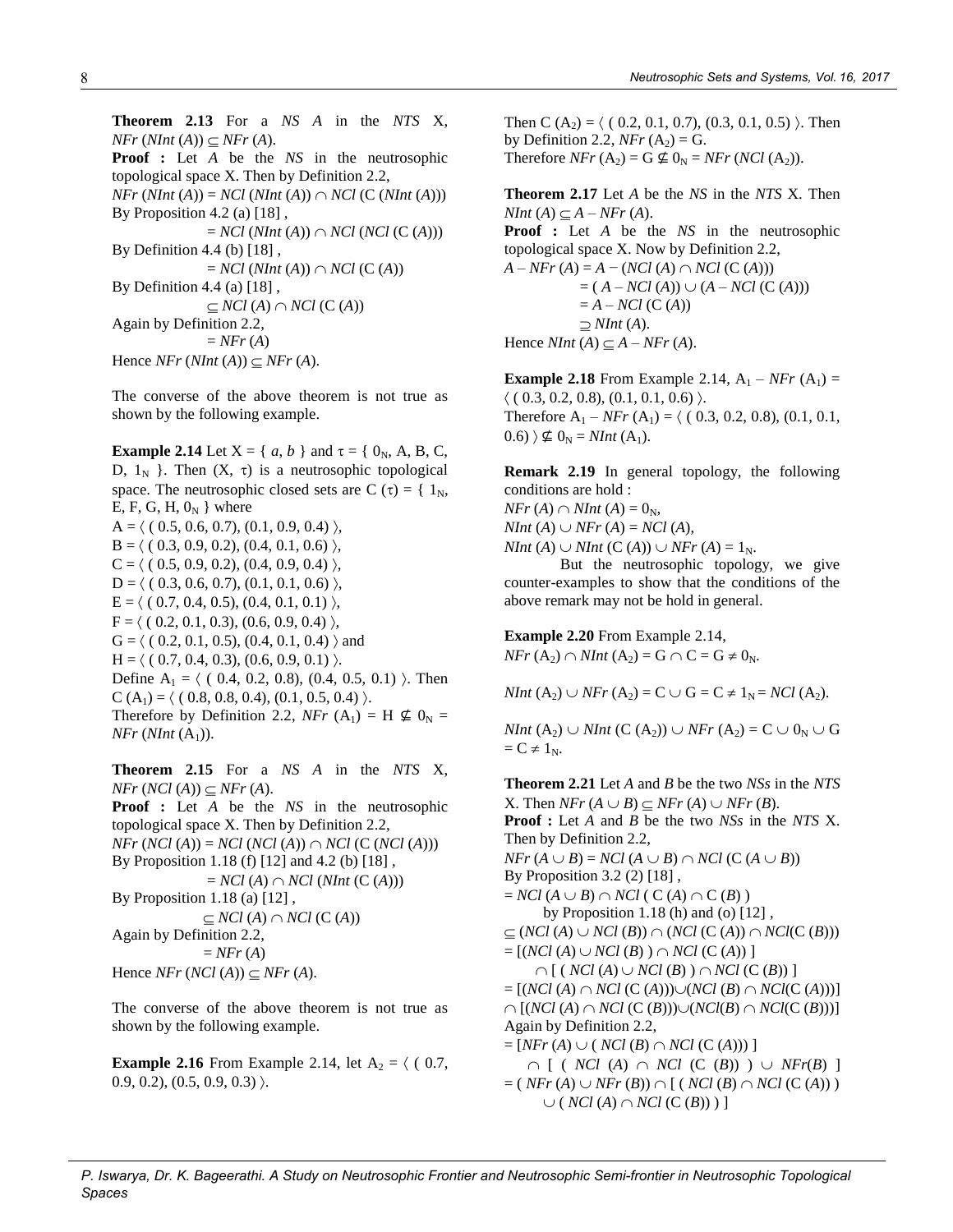$\subset$  *NFr* (*A*)  $\cup$  *NFr* (*B*). Hence  $NFr(A \cup B) \subseteq NFr(A) \cup NFr(B)$ .

The converse of the above theorem needs not be true as shown by the following example.

**Example 2.22** By Example 2.14, we define  $A_1 = \langle (0.2, 0, 0.5), (0.4, 0.1, 0.1) \rangle$ ,  $A_2 = \langle (0.7, 0.9, 0.2), (0.5, 0.9, 0.3) \rangle$ ,  $A_1 \cup A_2 = A_3 = \langle (0.7, 0.9, 0.2), (0.5, 0.9, 0.1) \rangle$  and  $A_1 \cap A_2 = A_4 = \langle (0.2, 0, 0.5), (0.4, 0.1, 0.3) \rangle$ . Then  $C (A<sub>1</sub>) = \langle (0.5, 1, 0.2), (0.1, 0.9, 0.4) \rangle$ ,  $C (A<sub>2</sub>) = \langle (0.2, 0.1, 0.7), (0.3, 0.1, 0.5) \rangle$  $C (A<sub>3</sub>) = \langle (0.2, 0.1, 0.7), (0.1, 0.1, 0.5) \rangle$  and  $C (A<sub>4</sub>) = \langle (0.5, 1, 0.2), (0.3, 0.9, 0.4) \rangle.$ Therefore *NFr* (A<sub>1</sub>)  $\cup$  *NFr* (A<sub>2</sub>) = E  $\cup$  G = E  $\nsubseteq$  G =  $NFr(A_3) = NFr(A_1 \cup A_2).$ 

**Note 2.23** The following example shows that  $NFr(A \cap B) \not\subseteq NFr(A) \cap NFr(B)$  and  $NFr(A) \cap NFr(B) \nsubseteq NFr(A \cap B).$ 

**Example 2.24** From Example 2.22, *NFr*  $(A_1 \cap A_2)$  =  $NFr(A_4) = E \nsubseteq G = NFr(A_1) \cap NFr(A_2).$ From Example 2.14, We define  $B_1 = \langle (0.4, 0.5, 0.1),$  $(0.2, 0.9, 0.5)$ ,  $B_2 = \langle (0.5, 0.2, 0.9), (0.8, 0.4, 0.7) \rangle$ ,  $B_1 \cup B_2 = B_3 = \langle (0.5, 0.5, 0.1), (0.8, 0.9, 0.5) \rangle$  and  $B_1 \cap B_2 = B_4 = \langle (0.4, 0.2, 0.9), (0.2, 0.4, 0.7) \rangle.$ Then  $C (B<sub>1</sub>) = \langle (0.1, 0.5, 0.4), (0.5, 0.1, 0.2) \rangle$ ,  $C (B<sub>2</sub>) = \langle (0.9, 0.8, 0.5), (0.7, 0.6, 0.8) \rangle,$  $C (B_3) = \langle (0.1, 0.5, 0.5), (0.5, 0.1, 0.8) \rangle$  and  $C (B_4) = \langle (0.9, 0.8, 0.4), (0.7, 0.6, 0.2) \rangle.$ Therefore *NFr* (B<sub>1</sub>)  $\cap$  *NFr* (B<sub>2</sub>) = 1<sub>N</sub>  $\cap$  1<sub>N</sub> = 1<sub>N</sub>  $\notin$  H  $=$  *NFr* (B<sub>4</sub>) = *NFr* (B<sub>1</sub>  $\cap$  B<sub>2</sub>).

**Theorem 2.25** For any *NSs A* and *B* in the *NTS* X,  $NFr(A \cap B) \subset (NFr(A) \cap NCl(B)) \cup (NFr(B) \cap$ *NCl* (*A*) ). **Proof :** Let *A* and *B* be the two *NSs* in the *NTS* X. Then by Definition 2.2,  $NFr(A \cap B) = NCl(A \cap B) \cap NCl(C(A \cap B))$ By Proposition 3.2 (1) [18] ,  $= NCl(A \cap B) \cap NCl$  ( C  $(A) \cup C$   $(B)$  ) By Proposition 1.18 (n) and (h) [12] ,  $\subseteq (NCl(A) \cap NCl(B)) \cap (NCl(C(A)) \cup NCl(C(B)))$  $= [ (NCl(A) \cap NCl(B)) \cap NCl(C(A))]$  $\cup$   $[ (NCl (A) \cap NCl (B)) \cap NCl (C(B)) ]$ Again by Definition 2.2,  $=($  *NFr* (*A*)  $\cap$  *NCl* (*B*)  $)$   $\cup$  (*NFr* (*B*)  $\cap$  *NCl* (*A*) ) Hence *NFr*  $(A \cap B) \subseteq (NFr(A) \cap NCl(B)) \cup$  $(NFr(B) \cap NCl(A)).$ 

The converse of the above theorem needs not be true as shown by the following example.

**Example 2.26** From Example 2.24,  $(NFr (B_1) \cap NCl (B_2)) \cup (NFr (B_2) \cap NCl (B_1)) =$  $(1_N \cap 1_N) \cup (1_N \cap 1_N) = 1_N \cup 1_N = 1_N \nsubseteq H =$  $NFr$  ( $B_1 \cap B_2$ ).

**Corollary 2.27** For any *NSs A* and *B* in the *NTS* X,  $NFr(A \cap B) \subset NFr(A) \cup NFr(B).$ **Proof :** Let *A* and *B* be the two *NSs* in the *NTS* X. Then by Definition 2.2,  $NFr(A \cap B) = NCl(A \cap B) \cap NCl(C(A \cap B))$ By Proposition 3.2 (1) [18] ,  $= NCl (A \cap B) \cap NCl (C (A) \cup C (B))$ By Proposition 1.18 (n) and (h) [12],  $\subseteq$  (*NCl* (*A*)  $\cap$  *NCl* (*B*))  $\cap$  (*NCl* (C(*A*))  $\cup$  *NCl* (C(*B*)))  $= ( NCl (A) \cap NCl (B) \cap NCl (C (A)))$  $\cup$  (*NCl* (*A*)  $\cap$  *NCl* (*B*)  $\cap$  *NCl* (*C* (*B*))) Again by Definition 2.2,  $=$  (*NFr* (*A*)  $\cap$  *NCl* (*B*) )  $\cup$  (*NCl* (*A*)  $\cap$  *NFr* (*B*) )  $\subseteq$  *NFr* (*A*)  $\cup$  *NFr* (*B*) Hence  $NFr(A \cap B) \subseteq NFr(A) \cup NFr(B)$ .

The equality in the above corollary may not hold as seen in the following example.

**Example 2.28** From Example 2.24,  $NFr$  (B<sub>1</sub>)  $\cup$  *NFr* (B<sub>2</sub>) = 1<sub>N</sub>  $\cup$  1<sub>N</sub> = 1<sub>N</sub>  $\notin$  H = *NFr* (B<sub>4</sub>)  $=$  *NFr* (B<sub>1</sub>  $\cap$  B<sub>2</sub>).

**Theorem 2.29** For any *NS A* in the *NTS* X,  $(1)$  *NFr*  $(NFr(A)) \subset NFr(A)$ ,  $(P)$ *NFr* (*NFr* (*NFr* (*A*)))  $\subset$  *NFr* (*NFr* (*A*)). **Proof :** (1) Let *A* be the *NS* in the neutrosophic topological space X. Then by Definition 2.2,  $NFr (NFr (A)) = NCl (NFr (A)) \cap NCl (C (NFr (A)))$ Again by Definition 2.2,  $= NCl$  (*NCl* (*A*)  $\cap NCl$  (**C** (*A*)))  $\cap$  $NCl$  ( C (  $NCl$  (*A*)  $\cap$   $NCl$  (C (*A*)))) By Proposition 1.18 (f) [12] and by 4.2 (b) [18] ,  $\subset (NCl (NCl (A)) \cap NCl (NCl (C (A))))$  $\cap$  *NCl* (*NInt* (**C**(*A*))  $\cup$  *NInt* (*A*)) By Proposition 1.18 (f) [12],  $= ( NCl (A) \cap NCl (C (A)))$  )  $\cap ( NCl (NInt (C (A))))$  $\cup$  *NCl* (*NInt* (A))  $\subseteq$  *NCl* (*A*)  $\cap$  *NCl* (*C* (*A*)) By Definition 2.2,  $=$  *NFr* (*A*) Therefore *NFr* (*NFr* (*A*))  $\subseteq$  *NFr* (*A*). (2) By Definition 2.2,

 $NFr(NFr(NFr(A))) = NCl(NFr(NFr(A))) \cap$ *NCl* (C (*NFr* (*NFr* (*A*))))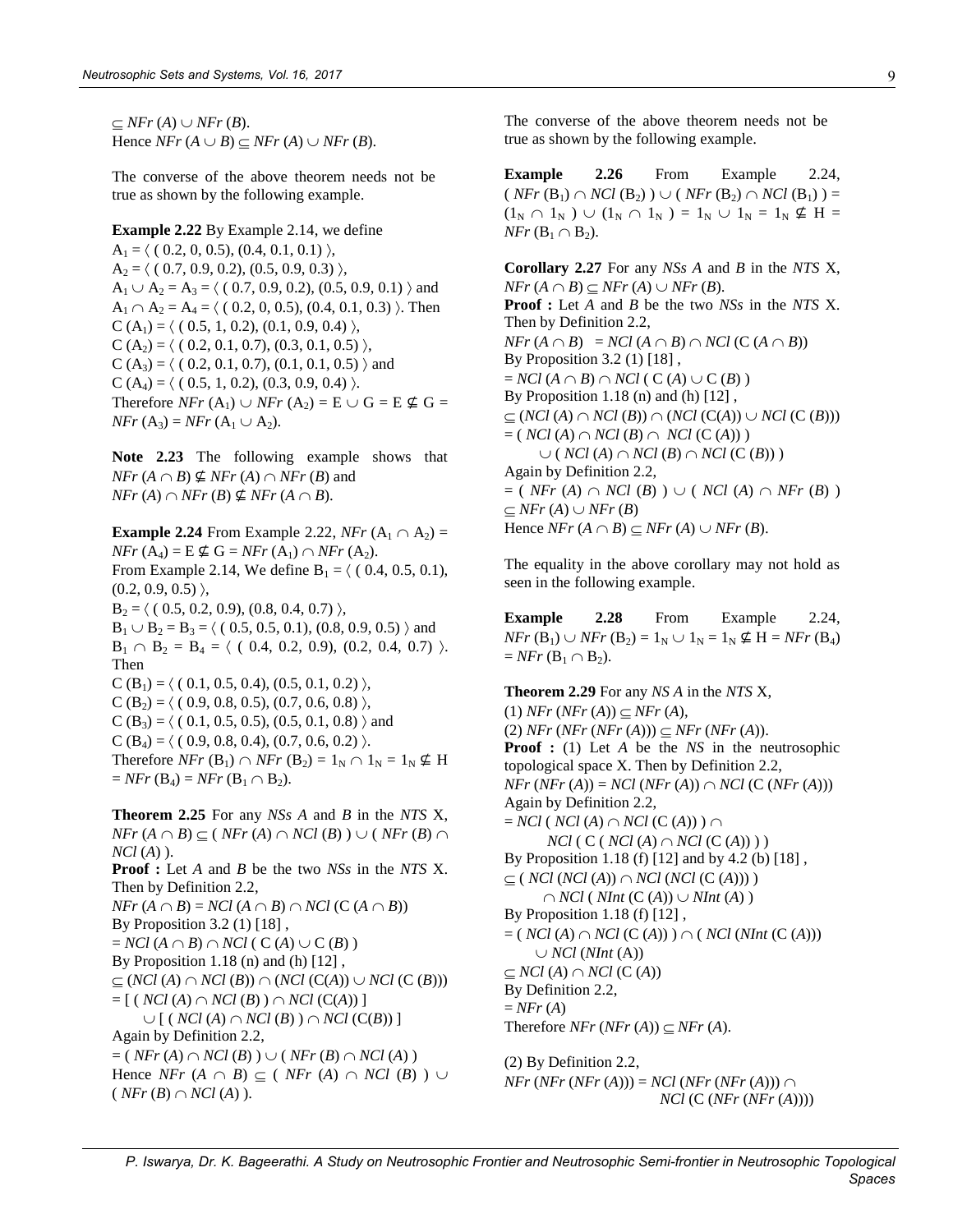By Proposition 1.18 (f) [12] ,  $\subseteq$  (*NFr* (*NFr* (*A*)))  $\cap$  *NCl* (*C* (*NFr* (*NFr* (*A*))))  $\subset$  *NFr* (*NFr* (*A*)). Hence  $NFr$  ( $NFr$  ( $NFr$  (A)))  $\subseteq NFr$  ( $NFr$  (A)).

**Remark 2.30** From the above theorem, the converse of (1) needs not be true as shown by the following example and no counter-example could be found to establish the irreversibility of inequality in (2).

**Example 2.31** Let  $X = \{a, b\}$  and  $\tau = \{0_N, A, B, 1_N\}$ . Then  $(X, \tau)$  is a neutrosophic topological space. The neutrosophic closed sets are C  $(\tau) = \{ 1_N, C, D, 0_N \}$ where

 $A = \langle (0.8, 0.4, 0.5), (0.4, 0.6, 0.7) \rangle,$  $B = \langle (0.4, 0.2, 0.9), (0.1, 0.4, 0.9) \rangle$ ,  $C = \langle (0.5, 0.6, 0.8), (0.7, 0.4, 0.4) \rangle$  and  $D = \langle (0.9, 0.8, 0.4), (0.9, 0.6, 0.1) \rangle$ . Define  $A_1 = \langle (0.6, 0.7, 0.8), (0.5, 0.4, 0.5) \rangle$ . Then  $C (A<sub>1</sub>) = \langle (0.8, 0.3, 0.6), (0.5, 0.6, 0.5) \rangle.$ Therefore by Definition 2.2, *NFr*  $(A_1) = D \nsubseteq C$  = *NFr* (*NFr*  $(A_1)$ ).

**Theorem 2.32** Let *A*, *B*, *C* and *D* be the *NSs* in the *NTS* X. Then  $(A \cap B) \times (C \cap D) = (A \times D) \cap$  $(B \times C)$ .

**Proof :** Let *A*, *B*, *C* and *D* be the *NSs* in the *NTS* X. Then by Definition 2.2 [12] ,

 $\mu$ <sub>( $A \cap B$ )  $\times$ ( $C \cap D$ )  $(x, y)$ </sub>

 $=\min \{ \mu_{(A \cap B)}(x), \mu_{(C \cap D)}(y) \}$ 

 $=$  min { min {  $\mu_A(x), \mu_B(x)$  }, min {  $\mu_C(y), \mu_D(y)$  } }  $=$  min {  $\mu_A(x), \mu_D(y)$  }, min {  $\mu_B(x), \mu_C(y)$  } }

 $=$  min {  $\mu_{(A \times D)}(x, y), \mu_{(B \times C)}(x, y)$  }.

Thus  $\mu_{(A \cap B) \times (C \cap D)}(x, y) = \mu_{(A \times D) \cap (B \times C)}(x, y)$ .

Similarly

 $\sigma$ <sub>( $A \cap B$ )  $\times$ ( $C \cap D$ )</sub> ( $x$ ,  $y$ )  $=$  min { $\sigma$ <sub>( $A \cap B$ )</sub> ( $x$ ),  $\sigma$ <sub>( $C \cap D$ )</sub> ( $y$ )}

 $=$  min {  $\pi_A(x), \sigma_B(x)$  }, min {  $\sigma_C(y), \sigma_D(y)$  } }

```
= min { \pi_A(x), \sigma_D(y) }, min { \sigma_B(x), \sigma_C(y) } }
```
 $=$  min {  $\sigma$ <sub>(*A* × *D*)</sub>(*x*, *y*),  $\sigma$ <sub>(*B* × *C*)</sub>(*x*, *y*) }. Thus  $\sigma$ <sub>( $A \cap B$ )</sub>  $\times$ ( $C \cap D$ )  $(x, y) = \sigma$ <sub>( $A \times D$ )</sub> $\cap$ ( $B \times C$ ) $(x, y)$ .

And also

 $\gamma$  ( $A \cap B$ )  $\times$  ( $C \cap D$ )  $(x, y)$  $=$  max {  $\gamma$  ( $A \cap B$ ) (*x*),  $\gamma$  ( $C \cap D$ ) (*y*)}  $=$  max {  $\gamma_A(x), \gamma_B(x)$  }, max {  $\gamma_C(y), \gamma_D(y)$  } }  $=$  max {  $\gamma_A(x), \gamma_D(y)$  }, max {  $\gamma_B(x), \gamma_C(y)$  } }  $=$  max {  $\gamma_{(A \times D)}(x, y), \gamma_{(B \times C)}(x, y)$  }.

Thus  $\gamma_{(A \cap B) \times (C \cap D)}(x, y) = \gamma_{(A \times D) \cap (B \times C)}(x, y)$ . Hence  $(A \cap B) \times (C \cap D) = (A \times D) \cap (B \times C)$ .

**Theorem 2.33** Let  $X_i$ ,  $i = 1, 2, \ldots, n$  be a family of neutrosophic product related *NTSs*. If each *A<sup>i</sup>* is a *NS* in  $X_i$ . Then *NFr* ( $\prod_{i=1}^n A_i$ ) = [*NFr* ( $A_1$ ) × *NCl* ( $A_2$ ) ×  $\cdots \times NCl(A_n)$  ]  $\cup$  [ *NCl* (*A*<sub>1</sub>)  $\times$  *NFr* (*A*<sub>2</sub>)  $\times$  *NCl* (*A*<sub>3</sub>)

 $\times \cdots \times NCl(A_n)$  ]  $\cup \cdots \cup$  [ *NCl* (*A*<sub>1</sub>)  $\times NCl(A_2) \times \cdots$  $\cdot \times$  *NFr*  $(A_n)$  ].

**Proof :** It suffices to prove this for  $n = 2$ . Let  $A_i$  be the  $NS$  in the neutrosophic topological space  $X_i$ . Then by Definition 2.2, *NFr*  $(A_1 \times A_2) = NCl (A_1 \times A_2) \cap NCl (C (A_1 \times A_2))$ 

By Proposition 4.2 (a) [18],

 $=NCl (A_1 \times A_2) \cap C ( NInt (A_1 \times A_2) )$ By Theorem 2.17 (1) and (2) [12] ,

 $= ( NCl (A_1) \times NCl (A_2) ) \cap C ( NInt (A_1) \times NInt (A_2) )$ 

 $= ( NCl (A<sub>1</sub>) \times NCl (A<sub>2</sub>)) \cap$ 

 $C[(NInt(A_1) \cap NSCl(A_1)) \times (NInt(A_2) \cap NCl(A_2))]$ By Lemma 2.3 (iii) [12] ,

 $= ( NCl (A_1) \times NCl (A_2) ) \cap [ C ( NInt (A_1) \cap$  $NCl(A_1)$  )  $\times$  1<sub>N</sub>  $\cup$  1<sub>N</sub>  $\times$  C (*NInt* (*A*<sub>2</sub>)  $\cap$  *NCl* (*A*<sub>2</sub>) ) ]  $= ( NCl (A_1) \times NCl (A_2) ) \cap [( NCl (C (A_1)) \cup NInt (C$  $(A_1)$ )  $\times$  1<sub>N</sub>  $\cup$  1<sub>N</sub>  $\times$  (*NCl* (C (*A*<sub>2</sub>))  $\cup$  *NInt* (C (*A*<sub>2</sub>)) ) ]  $= ( NCl (A_1) \times NCl (A_2) ] \cap [( NCl (C (A_1)) \times 1_N) \cup$  $( 1_N \times NCl (C (A_2)))$  $=$  [ ( *NCl* (*A*<sub>1</sub>)  $\times$  *NCl* (*A*<sub>2</sub>) )  $\cap$  (*NCl* (C (*A*<sub>1</sub>))  $\times$  1<sub>N</sub>)]  $\cup$  [( *NCl* (*A*<sub>1</sub>)  $\times$  *NCl* (*A*<sub>2</sub>))  $\cap$  (  $1_N \times$  *NCl* (**C** (*A*<sub>2</sub>)) )] By Theorem 2.32,  $= [ (NCl (A_1) \cap NCl (C (A_1))) \times (1_N \cap NCl (A_2)) ]$  $\cup$  [ ( *NCl* (*A*<sub>1</sub>)  $\cap$  1<sub>N</sub>)  $\times$  ( *NCl* (*A*<sub>2</sub>)  $\cap$  *NCl* (**C** (*A*<sub>2</sub>))) ]

 $= ($ *NFr* (*A*<sub>1</sub>)  $\times$  *NCl* (*A*<sub>2</sub>)  $) \cup ($  *NCl* (*A*<sub>1</sub>)  $\times$  *NFr* (*A*<sub>2</sub>)  $).$ Hence *NFr*  $(A_1 \times A_2) = (NFr(A_1) \times NCl(A_2)) \cup$  $(NCl (A_1) \times NFr (A_2)$ ).

### **III. NEUTROSOPHIC SEMI-FRONTIER**

In this section, we introduce the neutrosophic semi-frontier and their properties in neutrosophic topological spaces.

**Definition 3.1** Let *A* be a *NS* in the *NTS* X. Then the neutrosophic semi-frontier of *A* is defined as *NSFr* (*A*) = *NSCl* (*A*)  $\cap$  *NSCl* (*C* (*A*)). Obviously *NSFr* (*A*) is a *NSC* set in X.

**Theorem 3.2** Let *A* be a *NS* in the *NTS* X. Then the following conditions are holds : (i) *NSCl* (*A*) =  $A \cup NInt$  (*NCl* (*A*)), (ii) *NSInt*  $(A) = A \cap NCl$  (*NInt*  $(A)$ ). **Proof :**(i) Let *A* be a *NS* in X. Consider *NInt* (*NCl* ( $A \cup NInt(NCl(A)))$ ) = *NInt* ( *NCl* (*A*) *NCl* ( *NInt* (*NCl* (*A*)) ) ) = *NInt* (*NCl* (*A*))  $\subset$  *A*  $\cup$  *NInt* (*NCl* (*A*)) It follows that  $A \cup NInt (NCl (A))$  is a *NSC* set in X. Hence *NSCl* (*A*)  $\subseteq$  *A*  $\cup$  *NInt* (*NCl* (*A*)) ------------ (1)

*P. Iswarya, Dr. K. Bageerathi. A Study on Neutrosophic Frontier and Neutrosophic Semi-frontier in Neutrosophic Topological Spaces*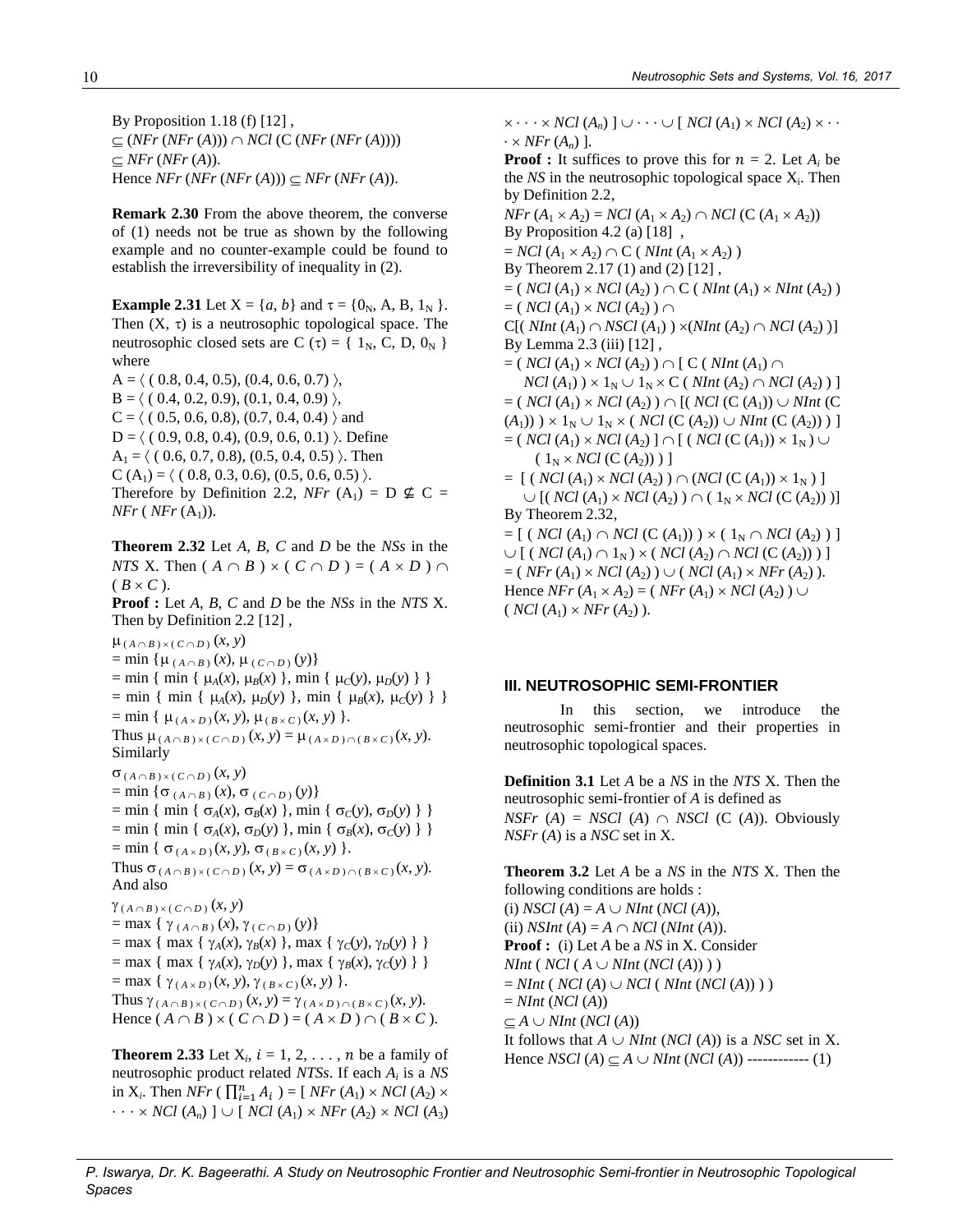By Proposition 6.3 (ii) [12], *NSCl* (*A*) is *NSC* set in X. We have *NInt* (*NCl* (*A*))  $\subseteq$  *NInt* (*NCl* (*NSCl* (*A*)))  $\subset$  *NSCl* (*A*).

Thus  $A \cup NInt (NCl (A)) \subseteq NSCl (A)$  -------------- (2). From (1) and (2), *NSCl* (*A*) =  $A \cup NInt$  (*NCl* (*A*)).

(ii) This can be proved in a similar manner as (i).

**Theorem 3.3** For a *NS A* in the *NTS*  $X$ , *NSFr* (*A*) = *NSFr* (C (*A*)). **Proof :** Let *A* be the *NS* in the neutrosophic

topological space X. Then by Definition 3.1,  $NSFr(A) = NSCl(A) \cap NSCl(C(A))$  $= NSCl$  (C (A))  $\cap NSCl$  (A)  $= NSCl$  (C (*A*))  $\cap NSCl$  (C (C (*A*))) Again by Definition 3.1,  $=$  *NSFr* (C(*A*)) Hence  $NSFr(A) = NSFr(C(A)).$ 

**Theorem 3.4** If *A* is *NSC* set in X, then  $NSFr(A) \subset A$ . **Proof :** Let *A* be the *NS* in the neutrosophic topological space X. Then by Definition 3.1,  $NSFr(A) = NSCl(A) \cap NSCl(C(A))$  $\subset NSCl(A)$ By Proposition 6.3 (ii) [12], = *A* Hence *NSFr* (*A*)  $\subseteq$  *A*, if *A* is *NSC* in *X*.

The converse of the above theorem is not true as shown by the following example.

**Example 3.5** Let  $X = \{a, b, c\}$  and  $\tau = \{0_N, A, B, c\}$ C, D,  $1_N$  }. Then  $(X, \tau)$  is a neutrosophic topological space. The neutrosophic closed sets are C  $(\tau) = \{ 1_N,$ F, G, H, I,  $0_N$  } where  $A = \langle (0.5, 0.6, 0.7), (0.1, 0.8, 0.4), (0.7, 0.2, 0.3) \rangle$  $B = \langle (0.8, 0.8, 0.5), (0.5, 0.4, 0.2), (0.9, 0.6, 0.7) \rangle,$  $C = \langle (0.8, 0.8, 0.5), (0.5, 0.8, 0.2), (0.9, 0.6, 0.3) \rangle$  $D = \langle (0.5, 0.6, 0.7), (0.1, 0.4, 0.4), (0.7, 0.2, 0.7) \rangle$ ,  $E = \langle (0.8, 0.8, 0.4), (0.5, 0.8, 0.1), (0.9, 0.7, 0.2) \rangle$ ,  $F = \langle (0.7, 0.4, 0.5), (0.4, 0.2, 0.1), (0.3, 0.8, 0.7) \rangle$ ,  $G = \langle (0.5, 0.2, 0.8), (0.2, 0.6, 0.5), (0.7, 0.4, 0.9) \rangle$ ,  $H = \langle (0.5, 0.2, 0.8), (0.2, 0.2, 0.5), (0.3, 0.4, 0.9) \rangle,$  $I = \langle (0.7, 0.4, 0.5), (0.4, 0.6, 0.1), (0.7, 0.8, 0.7) \rangle$ and

 $J = \langle (0.4, 0.2, 0.8), (0.1, 0.2, 0.5), (0.2, 0.3, 0.9) \rangle.$ Here E and J are neutrosophic semi-open and neutrosophic semi-closed set respectively. Therefore the neutrosophic semi-open and neutrosophic semiclosed set topologies are  $\tau_{\rm NSO} = 0_N$ , A, B, C, D, E,  $1_N$ and C  $(\tau)_{NSC} = 1_N$ , F, G, H, I, J,  $0_N$ . Therefore *NSFr* (C) = H  $\subseteq$  C. But C  $\notin$  C ( $\tau$ )<sub>NSC</sub>.

**Theorem 3.6** If *A* is *NSO* set in X, then *NSFr* (*A*)  $\subset$ C (*A*).

**Proof :** Let *A* be the *NS* in the neutrosophic topological space X. Then by Proposition 4.3 [12] , *A* is *NSO* set implies C (*A*) is *NSC* set in X. By Theorem 3.4, *NSFr* (C (*A*))  $\subseteq$  C (*A*) and by Theorem 3.3, we get *NSFr* (*A*)  $\subseteq$  C (*A*).

The converse of the above theorem is not true as shown by the following example.

**Example 3.7** From Example 3.5, *NSFr* (J) =  $J \subseteq$  $C (J) = E$ . But  $J \notin \tau_{\text{NSO}}$ .

**Theorem 3.8** Let  $A \subseteq B$  and  $B \in NSC$  (X) (resp.,  $B \in NSO(X)$ ). Then *NSFr* (*A*)  $\subset B$  (resp., *NSFr* (*A*)  $\subseteq$  C(*B*) ), where *NSC* (X) ( resp., *NSO* (X) ) denotes the class of neutrosophic semi-closed ( resp., neutrosophic semi-open) sets in X. **Proof :** By Proposition 6.3 (iv) [12],  $A \subseteq B$ ,  $NSCl(A) \subset NSCl(B)$  --------------------- (1). By Definition 3.1,  $NSFr(A) = NSCl(A) \cap NSCl(C(A))$ 

 $\subseteq$  *NSCl* (*B*)  $\cap$  *NSCl* (**C** (*A*)) by (1)  $\subseteq NSCl(B)$ By Proposition 6.3 (ii) [12],  $=$  *B* 

Hence *NSFr*  $(A) \subseteq B$ .

**Theorem 3.9** Let *A* be the *NS* in the *NTS* X. Then  $C(NSFr(A)) = NSInt(A) \cup NSInt(C(A)).$ **Proof :** Let *A* be the *NS* in the neutrosophic topological space X. Then by Definition 3.1,  $C(NSFr(A)) = C(NSCI(A) \cap NSCl(C(A)))$ By Proposition 3.2 (1) [18] ,  $= C \left( NSCl \left( A \right) \right) \cup C \left( NSCl \left( C \left( A \right) \right) \right)$ By Proposition 6.2 (ii) [12] ,  $=$  *NSInt* (C(*A*))  $\cup$  *NSInt* (*A*) Hence C (*NSFr* (*A*)) = *NSInt* (*A*)  $\cup$  *NSInt* (C (*A*)).

**Theorem 3.10** For a *NS A* in the *NTS* X, then  $N\text{SFr}(A) \subset N\text{Fr}(A).$ **Proof :** Let *A* be the *NS* in the neutrosophic topological space X. Then by Proposition 6.4 [12] ,  $NSCl(A) \subseteq NCl(A)$  and  $NSCl(C(A)) \subseteq NCl(C(A))$ . Now by Definition 3.1,  $NSFr(A) = NSCl(A) \cap NSCl(C(A))$  $\subset$  *NCl* (*A*)  $\cap$  *NCl* (*C* (*A*)) By Definition 2.2,  $=$  *NFr* (*A*) Hence  $NSFr(A) \subseteq NFr(A)$ .

The converse of the above theorem is not true as shown by the following example.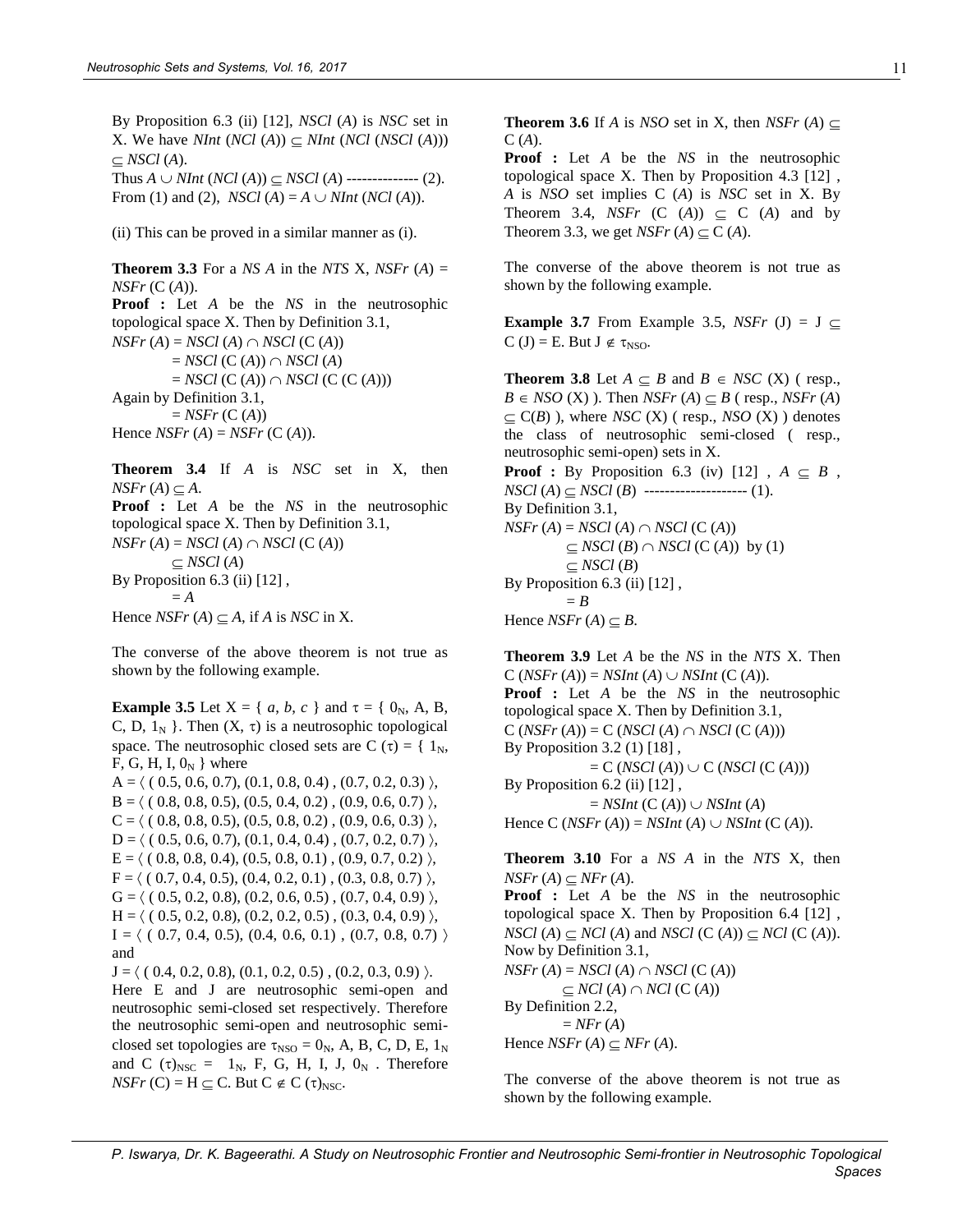**Example 3.11** From Example 3.5, let  $A_1 = \langle 0.4, 0.4 \rangle$  $(0.1, 0.9), (0.1, 0.2, 0.6), (0.1, 0.3, 0.9)$ , then C (A<sub>1</sub>) =  $($  ( 0.9, 0.9, 0.4), (0.6, 0.8, 0.1), (0.9, 0.7, 0.1)  $\angle$ . Therefore *NFr* (A<sub>1</sub>) = H  $\nsubseteq$  J = *NSFr* (A<sub>1</sub>).

**Theorem 3.12** For a *NS A* in the *NTS* X, then  $NSCl$  (*NSFr* (*A*))  $\subset$  *NFr* (*A*). **Proof :** Let *A* be the *NS* in the neutrosophic topological space X. Then by Definition 3.1,  $NSCI (NSFr (A)) = NSCI (NSCI (A) \cap NSCI (C (A)))$  $\subseteq$  *NSCl* (*NSCl* (*A*))  $\cap$  *NSCl* (*NSCl* (**C** (*A*))) By Proposition 6.3 (iii) [12],  $= NSCl(A) \cap NSCl(C(A))$ By Definition 3.1,  $=$  *NSFr* (*A*) By Theorem 3.10,  $\subseteq$  *NFr* (*A*) Hence *NSCl* (*NSFr* (*A*))  $\subseteq$  *NFr* (*A*).

The converse of the above theorem is not true as shown by the following example.

**Example 3.13** From Example 3.5, *NFr*  $(A_1) = H \nsubseteq J$  $= NSCl$  (*NSFr* (A<sub>1</sub>)).

**Theorem 3.14** Let *A* be a *NS* in the *NTS* X. Then *NSFr* (*A*) = *NSCl* (*A*) – *NSInt* (*A*). **Proof :** Let *A* be the *NS* in the neutrosophic topological space X. By Proposition 6.2 (ii) [12] ,  $C (NSCI (C (A))) = NSInt (A)$  and by Definition 3.1,  $NSFr(A) = NSCl(A) \cap NSCl(C(A))$  = *NSCl* (*A*) – C (*NSCl* (C (*A*))) by using  $A - B = A \cap C(B)$ By Proposition 6.2 (ii) [12], = *NSCl* (*A*) – *NSInt* (*A*) Hence  $NSFr(A) = NSCl(A) - NSInt(A)$ . **Theorem 3.15** For a *NS A* in the *NTS* X, then  $NSFr$  (*NSInt* (*A*))  $\subset$  *NSFr* (*A*).

**Proof :** Let *A* be the *NS* in the neutrosophic topological space X. Then by Definition 3.1, *NSFr* (*NInt* (*A*))=*NSCl*(*NInt*(*A*))*NSCl*(C(*NSInt* (*A*))) By Proposition 6.2 (i) [12] , =*NSCl*(*NSInt*(*A*))*NSCl*(*NSCl*(C(*A*))) By Proposition 6.3 (iii) [12],  $= NSCl$  (*NSInt* (*A*))  $\cap NSCl$  (**C** (*A*)) By Proposition 5.2 (ii) [12],  $\subseteq$  *NSCl* (*A*)  $\cap$  *NSCl* (**C** (*A*))

By Definition 3.1,  $= NSFr(A)$ Hence *NSFr* (*NSInt* (*A*))  $\subset$  *NSFr* (*A*).

The converse of the above theorem is not true as shown by the following example.

**Example 3.16** Let  $X = \{ a, b, c \}$  and  $\tau_{NSO} = 0_N$ , A, B, C, D, E,  $1_N$  and C ( $\tau$ )<sub>NSC</sub> =  $1_N$ , F, G, H, I, J, O<sub>N</sub> where  $A = \langle (0.3, 0.4, 0.2), (0.5, 0.6, 0.7), (0.9, 0.5, 0.2) \rangle$  $B = \langle (0.3, 0.5, 0.1), (0.4, 0.3, 0.2), (0.8, 0.4, 0.6) \rangle$  $C = \langle (0.3, 0.5, 0.1), (0.5, 0.6, 0.2), (0.9, 0.5, 0.2) \rangle$  $D = \langle (0.3, 0.4, 0.2), (0.4, 0.3, 0.7), (0.8, 0.4, 0.6) \rangle$ ,  $E = \langle (0.5, 0.6, 0.1), (0.6, 0.7, 0.1), (0.9, 0.5, 0.2) \rangle$  $F = \langle (0.2, 0.6, 0.3), (0.7, 0.4, 0.5), (0.2, 0.5, 0.9) \rangle$ ,  $G = \langle (0.1, 0.5, 0.3), (0.2, 0.7, 0.4), (0.6, 0.6, 0.8) \rangle$ ,  $H = \langle (0.1, 0.5, 0.3), (0.2, 0.4, 0.5), (0.2, 0.5, 0.9) \rangle$  $I = \langle (0.2, 0.6, 0.3), (0.7, 0.7, 0.4), (0.6, 0.6, 0.8) \rangle$ and  $J = \langle (0.1, 0.4, 0.5), (0.1, 0.3, 0.6), (0.2, 0.5, 0.9) \rangle.$ Define A<sub>1</sub> =  $($  (0.2, 0.3, 0.4), (0.4, 0.5, 0.6), (0.3, 0.4,  $(0.8)$ . Then C  $(A_1) = \langle (0.4, 0.7, 0.2), (0.6, 0.5, 0.4), (0.8,$ 0.6, 0.3)  $\angle$ . Therefore *NSFr* (A<sub>1</sub>) = I  $\notin$  0<sub>N</sub> =  $NSFr$  (*NSInt* (A<sub>1</sub>)).

**Theorem 3.17** For a *NS A* in the *NTS* X, then  $NSFr$  (*NSCl* (*A*))  $\subset$  *NSFr* (*A*). **Proof :** Let *A* be the *NS* in the neutrosophic topological space X. Then by Definition 3.1, *NSFr*(*NSCl*(*A*))=*NSCl*(*NSCl*(*A*))*NSCl*(C(*NSCl* (*A*))) By Proposition 6.3 (iii) and Proposition 6.2 (ii) [12] ,  $= NSCl(A) \cap NSCl(NSInt(C(A)))$ 

By Proposition 5.2 (i) [12] ,  $\subseteq$  *NSCl* (*A*)  $\cap$  *NSCl* (*C* (*A*))

By Definition 3.1,

 $=$  *NSFr* (*A*) Hence *NSFr* (*NSCl* (*A*))  $\subseteq$  *NSFr* (*A*).

The converse of the above theorem is not true as shown by the following example.

**Example 3.18** From Example 3.16, let  $A_2 = \langle 0.2, 0.2 \rangle$ 0.6, 0.2), (0.3, 0.4, 0.6), (0.3, 0.4, 0.8) ). Then C (A<sub>2</sub>)  $= \langle (0.2, 0.4, 0.2), (0.6, 0.6, 0.3), (0.8, 0.6, 0.3) \rangle.$ Therefore *NSFr* (A<sub>2</sub>) =  $1_N \nsubseteq 0_N$  = *NSFr* (*NSCl* (A<sub>2</sub>)).

**Theorem 3.19** Let *A* be the *NS* in the *NTS* X. Then  $NSInt(A) \subseteq A - NSFr(A).$ **Proof :** Let *A* be the *NS* in the neutrosophic

topological space X. Now by Definition 3.1, *A* − *NSFr* (*A*) = *A* − (*NSCl* (*A*)  $\cap$  *NSCl* (**C** (*A*)))  $= (A - NSCl(A)) \cup (A - NSCl(C(A)))$  $= A - NSCl$  (C (A))  $\supseteq$  *NSInt* (*A*). Hence *NSInt*  $(A) \subseteq A - NSFr(A)$ .

The converse of the above theorem is not true as shown by the following example.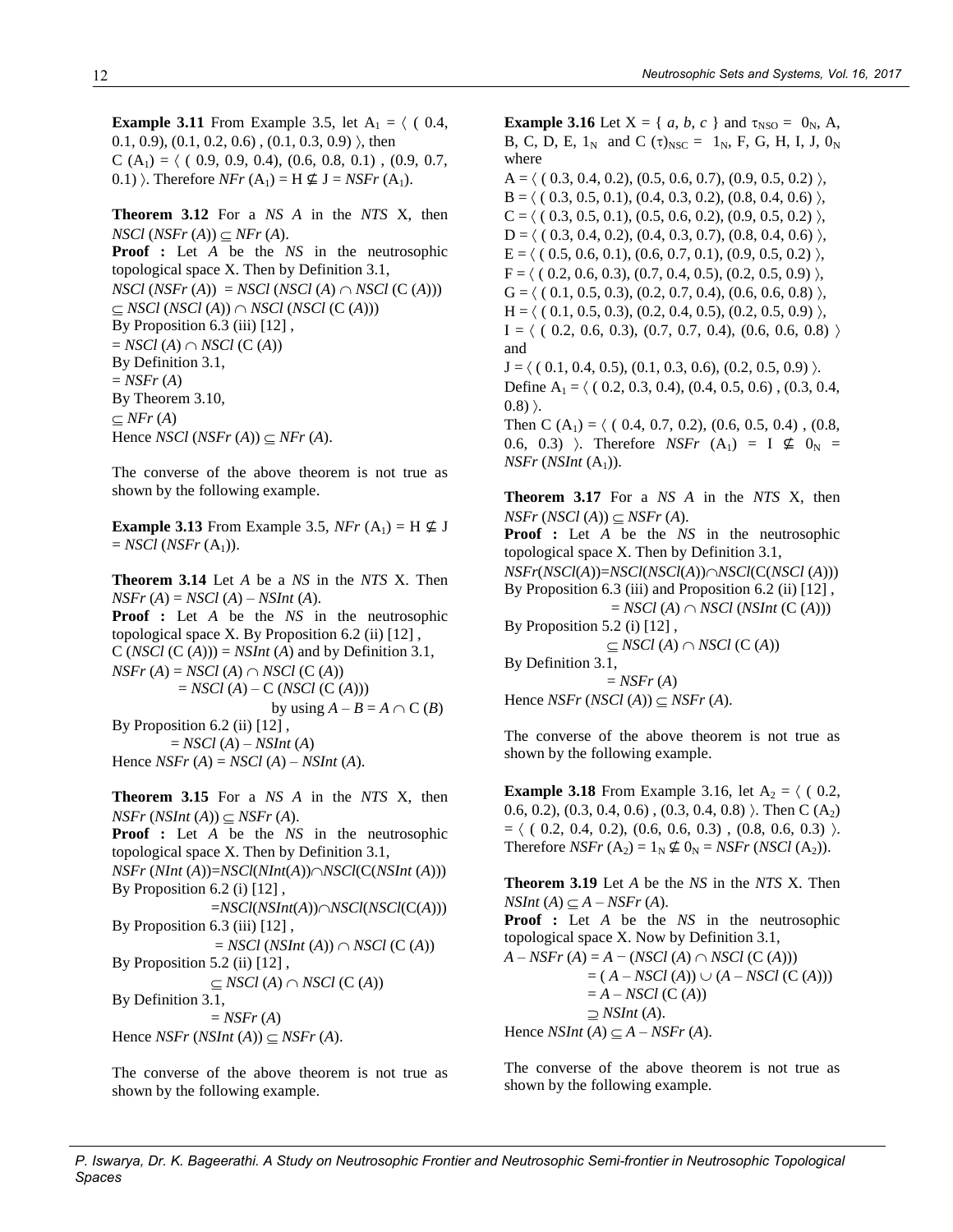**Example 3.20** From Example 3.16,  $A_1 - NSFr(A_1) =$  $($  ( 0.2, 0.3, 0.4), (0.4, 0.3, 0.7), (0.3, 0.4, 0.8)  $\rangle \not\subseteq 0_N$  $=$  *NSInt* (A<sub>1</sub>).

**Remark 3.21** In general topology, the following conditions are hold :

 $NSFr(A) \cap NSInt(A) = 0_N$ ,

 $NSInt(A) \cup NSFr(A) = NSCl(A),$ 

 $NSInt(A) \cup NSInt(C(A)) \cup NSFr(A) = 1_N$ .

But the neutrosophic topology, we give counter-examples to show that the conditions of the above remark may not be hold in general.

**Example 3.22** From Example 3.16, define  $A_1 = \langle (0.4, 0.6, 0.1), (0.5, 0.8, 0.3), (0.9, 0.6, 0.2) \rangle.$ Then C  $(A_1) = \langle (0.1, 0.4, 0.4), (0.3, 0.2, 0.5), (0.2,$ 0.4, 0.9)  $\angle$  Therefore *NSFr* (A<sub>1</sub>)  $\cap$  *NSInt* (A<sub>1</sub>) =  $F \cap D = \langle (0.2, 0.4, 0.3), (0.4, 0.3, 0.7), (0.2, 0.4,$  $(0.9)$   $\rangle \neq 0_N$ .

*NSInt* (A<sub>1</sub>)  $\cup$  *NSFr* (A<sub>1</sub>) = **D**  $\cup$  **F** =  $\langle$  (0.3, 0.6, 0.2),  $(0.7, 0.4, 0.5), (0.8, 0.5, 0.6) \neq 1_N = NSCl(A_1).$ 

*NSInt*  $(A_1)$   $\cup$  *NSInt*  $(C (A_1))$   $\cup$  *NSFr*  $(A_1) = D \cup 0_N$  $\cup$  F =  $\langle$  (0.3, 0.6, 0.2), (0.7, 0.4, 0.5), (0.8, 0.5, 0.6)  $\rangle$  $\neq 1_N$ .

**Theorem 3.23** Let *A* and *B* be *NSs* in the *NTS* X. Then *NSFr*  $(A \cup B) \subseteq NSFr(A) \cup NSFr(B)$ . **Proof :** Let *A* and *B* be *NSs* in the *NTS* X. Then by Definition 3.1, *NSFr*  $(A \cup B) = NSCl$   $(A \cup B) \cap NSCl$   $(C(A \cup B))$ By Proposition 3.2 (2) [18] ,  $= NSCl (A \cup B) \cap NSCl (C (A) \cap C (B))$ By Proposition 6.5 (i) and (ii)  $[12]$ ,  $\subseteq (NSCl(A) \cup NSCl(B)) \cap (NSCl(C(A)) \cap NSCl(C(B)))$  $=$  [ (*NSCl* (*A*)  $\cup$  *NSCl* (*B*) )  $\cap$  *NSCl* (C (*A*)) ]  $\cap$  $\lceil$  (*NSCl* (*A*)  $\cup$  *NSCl* (*B*) )  $\cap$  *NSCl* (C (*B*)) ]  $= [(NSCl(A) \cap NSCl(C(A)) \cup (NSCl(B) \cap NSCl(C(A)))]$  $\cap$ [(*NSCl*(*A*) $\cap$ *NSCl*(*C*(*B*)))) $\cup$ (*NSCl*(*B*) $\cap$ *NSCl*(*C*(*B*)))] By Definition 3.1,  $= [ N S F r (A) \cup ( N S C l (B) \cap NS C l (C (A))) ] \cap$  $\lceil (NSCl(A) \cap NSCl(C(B))) \cup NSFr(B) \rceil$  $= ( NSFr(A) \cup NSFr(B) ) \cap [( NSCl(B) \cap$  $NSCI(C(A))$  )  $\cup (NSCI(A) \cap NSCI(C(B)))$  $\subseteq$  *NSFr* (*A*)  $\cup$  *NSFr* (*B*). Hence *NSFr*  $(A \cup B) \subseteq N\{SFr(A) \cup N\{SFr(B)\}.$ 

The converse of the above theorem needs not be true as shown by the following example.

**Example 3.24** Let  $X = \{a\}$  with  $\tau_{NSO} = 0_N$ , A, B, C, D,  $1_N$  and C ( $\tau$ )<sub>NSC</sub> =  $1_N$ , E, F, G, H, 0<sub>N</sub> where  $A = \langle (0.6, 0.8, 0.4) \rangle$ ,

 $B = \langle (0.4, 0.9, 0.7) \rangle$ ,  $C = \langle (0.6, 0.9, 0.4) \rangle$ ,  $D = \langle (0.4, 0.8, 0.7) \rangle$ ,  $E = \langle (0.4, 0.2, 0.6) \rangle$ ,  $F = \langle (0.7, 0.1, 0.4) \rangle$ ,  $G = \langle (0.4, 0.1, 0.6) \rangle$  and  $H = \langle (0.7, 0.2, 0.4) \rangle$ . Now we define  $B_1 = \langle (0.7, 0.6, 0.5) \rangle$ ,  $B_2 = \langle (0.6, 0.8, 0.2) \rangle$ ,  $B_1 \cup B_2 = B_3 = \langle (0.7, 0.8, 0.2) \rangle$  and  $B_1 \cap B_2 = B_4 = \langle (0.6, 0.6, 0.5) \rangle$ . Then  $C (B<sub>1</sub>) = \langle (0.5, 0.4, 0.7) \rangle,$  $C (B<sub>2</sub>) = \langle (0.2, 0.2, 0.6) \rangle$ ,  $C (B_3) = \langle (0.2, 0.2, 0.7) \rangle$  and  $C (B_4) = \langle (0.5, 0.4, 0.6) \rangle.$ Therefore *NSFr* (B<sub>1</sub>)  $\cup$  *NSFr* (B<sub>2</sub>) = 1<sub>N</sub>  $\cup$  E = 1<sub>N</sub>  $\notin$  E  $= NSFr$  (B<sub>3</sub>) = *NSFr* (B<sub>1</sub>  $\cup$  B<sub>2</sub>).

**Note 3.25** The following example shows that  $NSFr(A \cap B) \nsubseteq NSFr(A) \cap NSFr(B)$  and  $NSFr(A) \cap NSFr(B) \nsubseteq NSFr(A \cap B).$ 

**Example 3.26** From Example 3.24, we define  $A_1 = \langle (0.5, 0.1, 0.9) \rangle$ ,  $A_2 = \langle (0.3, 0.5, 0.6) \rangle$ ,  $A_1 \cup A_2 = A_3 = \langle (0.5, 0.5, 0.6) \rangle$ , and  $A_1 \cap A_2 = A_4 = \langle (0.3, 0.1, 0.9) \rangle$ . Then  $C (A<sub>1</sub>) = \langle (0.9, 0.9, 0.5) \rangle$ ,  $C (A<sub>2</sub>) = \langle (0.6, 0.5, 0.3) \rangle$ ,  $C (A<sub>3</sub>) = \langle (0.6, 0.5, 0.5) \rangle$  and  $C (A<sub>4</sub>) = \langle (0.9, 0.9, 0.3) \rangle.$ Therefore *NSFr* (A<sub>1</sub>)  $\cap$  *NSFr* (A<sub>2</sub>) = F  $\cap$  1<sub>N</sub> = F  $\nsubseteq$  G  $=$  *NSFr* (A<sub>4</sub>) = *NSFr* (A<sub>1</sub>  $\cap$  A<sub>2</sub>).

Also *NSFr*  $(B_1 \cap B_2) = NSFr(B_4) = 1_N \nsubseteq E = 1_N \cap E$  $=$  *NSFr* (B<sub>1</sub>)  $\cap$  *NSFr* (B<sub>2</sub>).

**Theorem 3.27** For any *NSs A* and *B* in the *NTS* X,  $NSFr$   $(A \cap B) \subseteq (NSFr(A) \cap NSCl(B)) \cup$  $(NSFr(B) \cap NSCl(A))$ . **Proof :** Let *A* and *B* be *NSs* in the *NTS* X. Then by Definition 3.1,  $NSFr(A \cap B) = NSCl(A \cap B) \cap NSCl(C(A \cap B))$ By Proposition 3.2 (1) [18] ,  $=$  *NSCl* ( $A \cap B$ )  $\cap$  *NSCl* ( $C(A) \cup C(B)$ ) By Proposition 6.5 (ii) and (i) [12],  $\subseteq$  (*NSCl*(*A*) $\cap$ *NSCl* (*B*)) $\cap$ (*NSCl*(C(*A*)) $\cup$ *NSCl*(C(*B*)))  $= [ (NSCl (A) \cap NSCl (B)) \cap NSCl (C(A)) ] \cup$  $[ (NSCI (A) \cap NSCI (B)) \cap NSCI (C(B)) ]$ By Definition 3.1,  $= ( NSFr(A) \cap NSCl(B)) \cup (NSFr(B) \cap NSCl(A))$ Hence *NSFr*  $(A \cap B) \subseteq (N\{SFr\}(A) \cap NSCl(B)) \cup$  $(NSFr(B) \cap NSCl(A))$ .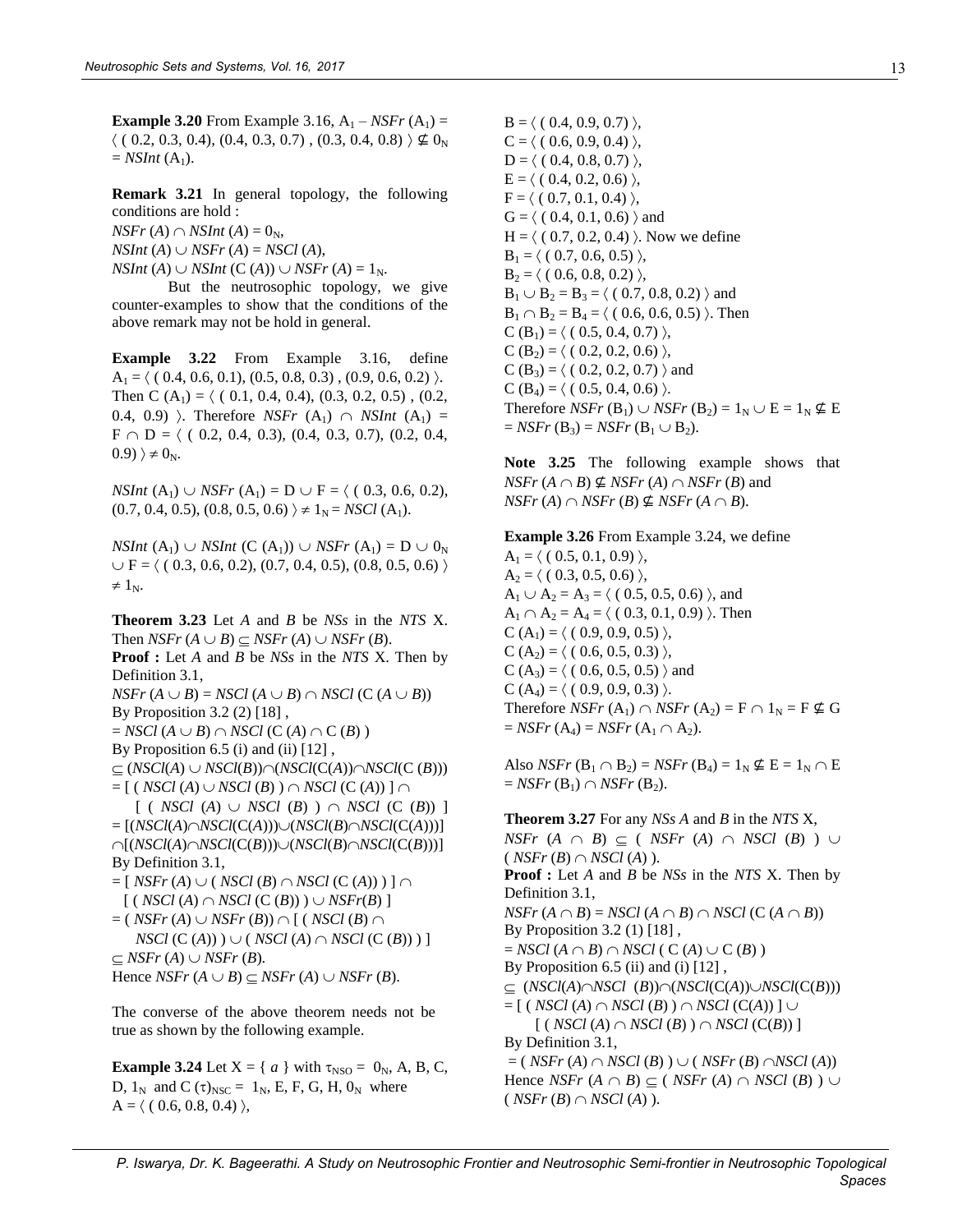The converse of the above theorem is not true as shown by the following example.

**Example 3.28** From Example 3.24, ( $NSFr$  (A<sub>1</sub>)  $\cap$ *NSCl* (A<sub>2</sub>)  $) \cup (NSFr(A_2) \cap NSCl(A_1)) = (F \cap 1_N)$  $\cup$  (1<sub>N</sub>  $\cap$  F ) = F  $\cup$  F = F  $\nsubseteq$  G = *NSFr* (A<sub>1</sub>  $\cap$  A<sub>2</sub>).

**Corollary 3.29** For any *NSs A* and *B* in the *NTS* X,  $NSFr(A \cap B) \subset NSFr(A) \cup NSFr(B).$ **Proof :** Let *A* and *B* be *NSs* in the *NTS* X. Then by Definition 3.1,  $NSFr(A \cap B) = NSCl(A \cap B) \cap NSCl(C(A \cap B))$ By Proposition 3.2 (1) [18] ,  $= NSCl(A \cap B) \cap NSCl(C(A) \cup C(B))$ By Proposition 6.5 (ii) and (i) [12],  $\subseteq (NSCl(A) \cap NSCl(B)) \cap (NSCl(C(A)) \cup NSCl(C(B)))$  $= ( NSCl (A) \cap NSCl (B) \cap NSCl (C (A))) \cup$  $(XSCI(A) \cap NSCl(B) \cap NSCl(C(B)))$ By Definition 3.1,  $= ( \text{NSFr}(A) \cap \text{NSCl}(B) ) \cup ( \text{NSCl}(A) \cap \text{NSFr}(B) )$  $\subset$  *NSFr* (*A*)  $\cup$  *NSFr* (*B*). Hence *NSFr*  $(A \cap B) \subseteq N\{SFr(A) \cup N\{SFr(B)\}.$ 

The equality in the above theorem may not hold as seen in the following example.

**Example 3.30** From Example 3.24, *NSFr* (A<sub>1</sub>)  $\cup$  *NSFr* (A<sub>2</sub>) = F  $\cup$  1<sub>N</sub> = 1<sub>N</sub>  $\notin$  G =  $NSFr(A_4) = NSFr(A_1 \cap A_2).$ 

**Theorem 3.31** For any *NS A* in the *NTS* X,  $(1)$  *NSFr* (*NSFr* (*A*))  $\subseteq$  *NSFr* (*A*),  $(2)$  *NSFr* (*NSFr* (*NSFr* (*A*)))  $\subset$  *NSFr* (*NSFr* (*A*)). **Proof :** (1) Let *A* be the *NS* in the neutrosophic topological space X. Then by Definition 3.1, *NSFr* (*NSFr* (*A*))  $= NSCl$  (*NSFr* (*A*))  $\cap$  *NSCl* (**C** (*NSFr* (*A*))) By Definition 3.1,  $= NSCl$  (*NSCl* (*A*)  $\cap$  *NSCl* (**C** (*A*)))  $\cap$ *NSCl* ( C ( *NSCl* (*A*)  $\cap$  *NSCl* (C (*A*)) ) ) By Proposition 6.3 (iii) and 6.2 (ii) [12],  $\subset$  (*NSCl* (*NSCl* (*A*))  $\cap$  *NSCl* (*NSCl* (**C** (*A*)))  $\cap$  $NSCl$  (  $NSInt$  (**C** (*A*))  $\cup$  *NSInt* (*A*)) By Proposition 6.3 (iii) [12],  $= (NSCl(A) \cap NSCl(C(A))) \cap (NSCl(NSInt(C(A))))$  $\cup$  *NSCl* (*NSInt* (A))  $\subseteq$  *NSCl* (*A*)  $\cap$  *NSCl* (**C** (*A*)) By Definition 3.1,  $=$  *NSFr* (*A*) Therefore *NSFr* (*NSFr* (*A*))  $\subseteq$  *NSFr* (*A*). (2) By Definition 3.1, *NSFr* (*NSFr* (*NSFr* (*A*))) = *NSCl* (*NSFr* (*NSFr* (*A*))) *NSCl* (C (*NSFr* (*NSFr* (*A*))))

By Proposition 6.3 (iii) [12],  $\subseteq$  (*NSFr* (*NSFr* (*A*)))  $\cap$  *NSCl* (*C* (*NSFr* (*NSFr* (*A*))))  $\subset$  *NSFr* (*NSFr* (*A*)). Hence *NSFr* (*NSFr* (*NSFr* (*A*)))  $\subseteq$  *NSFr* (*NSFr* (*A*)).

**Remark 3.32** From the above theorem, the converse of (1) needs not be true as shown by the following example and no counter-example could be found to establish the irreversibility of inequality in (2).

**Example 3.33** From Example 3.16, *NSFr*  $(A_2) = 1_N$  $⊈ 0<sub>N</sub> = NSFr ( NSFr (A<sub>2</sub>)).$ 

**Theorem 3.34** Let  $X_i$ ,  $i = 1, 2, \ldots, n$  be a family of neutrosophic product related *NTSs*. If each *A<sup>i</sup>* is a *NS* in  $X_i$ , then *NSFr* ( $\prod_{i=1}^n A_i$ ) = [*NSFr* ( $A_1$ ) × *NSCl*  $(A_2) \times \cdots \times NSCl (A_n)$  |  $\cup$  | *NSCl*  $(A_1) \times NSFr (A_2) \times$ *NSCl*  $(A_3) \times \cdots \times NSCl$   $(A_n) \cup \cdots \cup [NSCl (A_1) \times$  $NSCl(A_2) \times \cdots \times NSFr(A_n)$ ]. **Proof :** It suffices to prove this for  $n = 2$ . Let  $A_i$  be the  $NS$  in the neutrosophic topological space  $X_i$ . Then by Definition 3.1,  $NSFr(A_1 \times A_2) = NSCl(A_1 \times A_2) \cap NSCl(C(A_1 \times A_2))$ By Proposition 6.2 (i) [12],  $=NSCl (A_1 \times A_2) \cap C (NSInt (A_1 \times A_2))$ By Theorem 6.9 (i) and (ii) [12] ,  $= (NSCl(A_1) \times NSCl(A_2)) \cap C(NSInt(A_1) \times NSInt(A_2))$  $= ( NSCl (A<sub>1</sub>) \times NSCl (A<sub>2</sub>)) \cap C$  [ (*NSInt* (*A*<sub>1</sub>)  $\cap$  $NSCl(A_1)$   $\times$  (*NSInt* (*A*<sub>2</sub>)  $\cap$  *NSCl* (*A*<sub>2</sub>)  $)$ ] By Lemma 2.3 (iii) [12] ,  $=$  (*NSCl* (*A*<sub>1</sub>)  $\times$  *NSCl* (*A*<sub>2</sub>) )  $\cap$  [ C ( *NSInt* (*A*<sub>1</sub>)  $\cap$  $NSCl(A_1)$   $\times$   $1_N \cup 1_N \times C(NSInt(A_2) \cap NSCl(A_2))$  $=(NSCl(A_1)\times NSCl(A_2))\cap [(NSCl(C(A_1))\cup NSInt(C(A_1))$ ))  $\times$  1<sub>N</sub>  $\cup$  1<sub>N</sub>  $\times$  (*NSCl* (C (*A*<sub>2</sub>))  $\cup$  *NSInt* (C (*A*<sub>2</sub>)) ) ]  $= ( NSCl (A<sub>1</sub>) \times NSCl (A<sub>2</sub>) ] \cap [( NSCl (C (A<sub>1</sub>)) \times 1<sub>N</sub>) ]$  $\cup$  (1<sub>N</sub> × *NSCl* (C (*A*<sub>2</sub>)))]  $=$  [(*NSCl* (*A*<sub>1</sub>)  $\times$  *NSCl* (*A*<sub>2</sub>)  $) \cap$  (*NSCl* (**C** (*A*<sub>1</sub>))  $\times$  1<sub>N</sub> )]  $\cup$  [(*NSCl* (*A*<sub>1</sub>)  $\times$  *NSCl* (*A*<sub>2</sub>))  $\cap$  (1<sub>N</sub>  $\times$  *NSCl* (**C** (*A*<sub>2</sub>))) ] By Theorem 2.32,  $= [ (NSCI (A<sub>1</sub>) \cap NSCI (C (A<sub>1</sub>))) \times (1<sub>N</sub> \cap NSCI (A<sub>2</sub>))]$  $\bigcup [(NSCI (A_1) \cap 1_N) \times (NSCI (A_2) \cap NSCI (C (A_2)))]$  $= (NSFr (A_1) \times NSCl (A_2)) \cup (NSCl (A_1) \times NSFr (A_2))$ Hence *NSFr*  $(A_1 \times A_2) = (NSFr(A_1) \times NSCl(A_2)) \cup$  $(NSCl (A<sub>1</sub>) \times NSFr (A<sub>2</sub>)$ ).

#### **CONCLUSION**

In this paper, we studied the concepts of frontier and semi-frontier in neutrosophic topological spaces. In future, we plan to extend this neutrosophic topology concepts by neutrosophic continuous, neutrosophic semi-continuous, neutrosophic almost continuous and neutrosophic weakly continuous in neutrosophic topological spaces, and also to expand this neutrosophic concepts by nets, filters and borders.